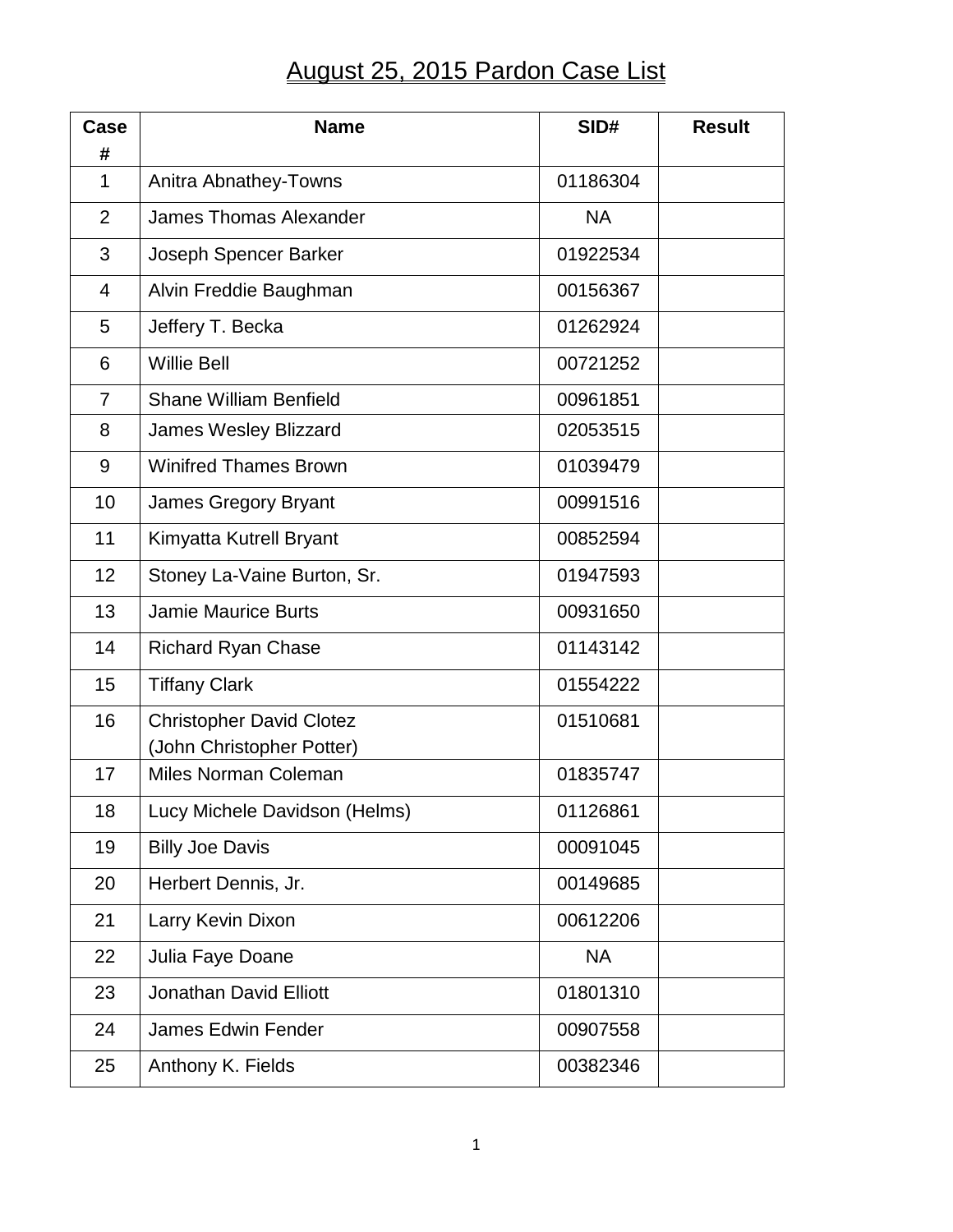## August 25, 2015 Pardon Case List

| 26 | <b>Bridget Foote (Wood)</b>     | 01331080 |
|----|---------------------------------|----------|
| 27 | <b>Terry Jerome Frederick</b>   | 01255530 |
| 28 | <b>Stephanie Gamble</b>         | 01925901 |
| 29 | Danny Franklin Roosevelt Gault  | 00201578 |
| 30 | John Paul George                | 00615523 |
| 31 | <b>Jacob Earl Gillard</b>       | 00355089 |
| 32 | <b>Francis Louise Glover</b>    | 01532431 |
| 33 | Stacie Brown Goodley (Thomas)   | 00904914 |
| 34 | Jasmine Lashea Gore             | 00866117 |
| 35 | <b>Bobby Louis Green</b>        | 01346342 |
| 36 | Carl David Hill, Jr.            | 00395934 |
| 37 | Devin Lee Johnson               | 01311393 |
| 38 | Tonya Lynn Johnson              | 01400569 |
| 39 | Marvin Tex Jordan               | 00355697 |
| 40 | Robert Eugene Keziah, Jr.       | 01559125 |
| 41 | Phillip B. Kinard               | 00903140 |
| 42 | Mickey Alexander Love, Jr.      | 01261804 |
| 43 | <b>Larry Mack</b>               | 01134378 |
| 44 | <b>Marvin McBride</b>           | 00901794 |
| 45 | <b>Eric McClure</b>             | 01686048 |
| 46 | Michael Jimmy McCorkle          | 00609576 |
| 47 | <b>Collin Arthur McDonald</b>   | 01642436 |
| 48 | <b>David Charles Miller</b>     | 00388006 |
| 49 | Robert J. Mills                 | 01561408 |
| 50 | <b>Keiron Murray</b>            | 01028517 |
| 51 | Courtney Cyntwan Peebles (King) | 01208561 |
| 52 | <b>Thomas Cosmo Peoples II</b>  | 00653989 |